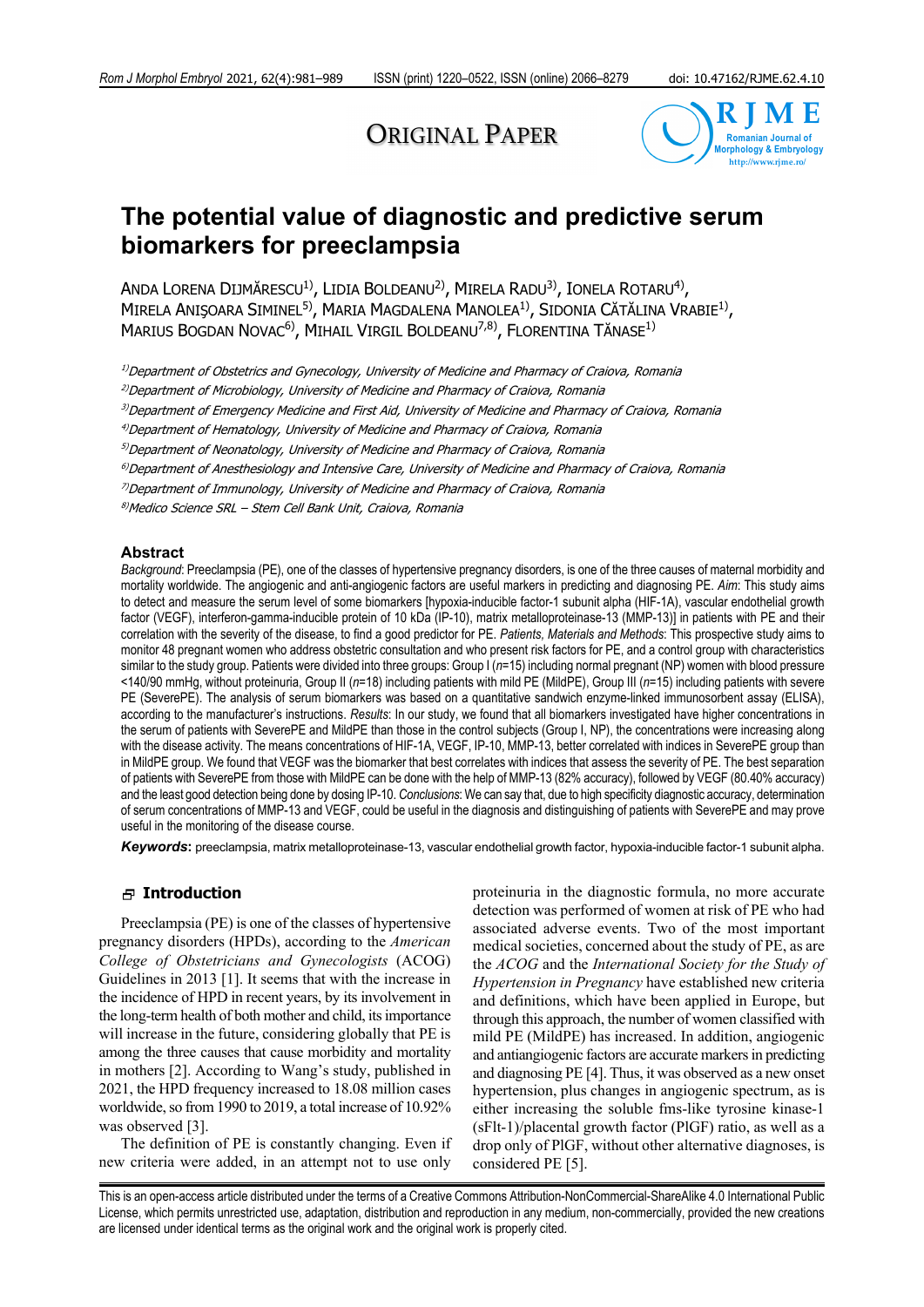Diagnostic criteria for PE include high blood pressure after 20 weeks of gestation, as well as the presence of one or more changes during pregnancy: proteinuria, dysfunction of both the maternal organs and the uteroplacental territory [6].

The study of PE and the clarifications that have appeared over the years are extremely important because PE remains a disease of pregnancy, specific to it, representing a major cause of maternal and fetal morbidity and mortality globally [7]. Also, not to be overlooked are long-term maternal complications of PE, such as chronic hypertension, cardiovascular disease, and chronic kidney disease [8–10].

#### **Aim**

This study aims to detect and measure the serum level of some biomarkers [hypoxia-inducible factor-1 subunit alpha (HIF-1A), vascular endothelial growth factor (VEGF), interferon-gamma-inducible protein of 10 kDa (IP-10), matrix metalloproteinase-13 (MMP-13)] in patients with PE and their correlation with the severity of the disease, to find a good predictor for PE.

## **Patients, Materials and Methods**

#### **Subjects and clinical assessment**

This prospective study aims to monitor 48 pregnant women who address obstetric consultation and who present risk factors for PE, and a control group with characteristics similar to the study group. The patients were diagnosed in the OpenMed Private Hospital and in the Department of Gynecology of the Filantropia Municipal Clinical Hospital, Craiova, Dolj County, Romania. Patients were divided into three groups: Group I  $(n=15)$  including normal pregnant (NP) women with blood pressure <140/90 mmHg, without proteinuria, Group II (*n*=18) including patients with MildPE, Group III ( $n=15$ ) including patients with severe PE (SeverePE).

A database was set up based on the files prepared according to the protocol, with the consent of the patients, who will be dynamically monitored during pregnancy. All patients signed an informed consent being previously informed about the study.

The study participation procedure included several criteria. The inclusion criteria were patients older than 18 years, gestational age over 20 weeks of gestation, singleton pregnancy, pregnancies with risk factors for PE, absence of other pregnancy complications, presence of informed consent. The exclusion criteria were the presence of clinically manifest infections, severe liver and kidney disease, diabetes, pregnancies with fetal congenital anomalies, multifetal pregnancies, hematopoietic dysfunction, immunological disease, absence of informed consent.

The diagnosis of MildPE was established in pregnant women when the systolic blood pressure (SBP) values were less than or equal to 140–159 mmHg and the diastolic blood pressure (DBP) values less than or equal to 90–109 mmHg, as well as the presence or absence proteinuria less than or equal to 0.3 g/24 hours by dipstick test.

The diagnosis of SeverePE was established in pregnant women when the SBP values were greater than or equal to 160 mmHg and the DBP values were greater than or equal to 110 mmHg, as well as the presence or absence proteinuria greater than or equal to 5 g/24 hours by dipstick test, or one of the following clinical manifestations: symptoms of severity manifested by headache, epigastric pain, the presence of intrauterine growth restriction (IUGR) by ultrasound, vision disorders, vomiting, to which can be added oliguria and thrombocytopenia.

## **Sample collection**

Patients from both groups (study group and control group) provided the biological material, blood (approximately 5 mL of venous blood) which was collected in tubes without anticoagulant. After harvesting, the clot was separated by centrifugation (15 minutes at 3500 rpm) within four hours of harvesting, based on standard procedure. The serum tubes were sealed to avoid contamination and stored at  $+2$ °C to  $+8$ °C for three days if the samples were analyzed immediately or frozen at -20°C and even -80°C if the samples were worked over a longer period of time. The samples were coded with letters and numbers given in the order of collection.

#### **Biomarkers investigations**

The biomarkers investigations of the patients, included in the study, were determined with the support of the Department of Immunology, University of Medicine and Pharmacy of Craiova.

The method used in the laboratory was the enzymelinked immunosorbent assay (ELISA) immuno-enzymatic method, quantitative, sandwich technique, going through all the steps specified by the manufacturer in the kits used. The ELISA method was performed with a standard optical analyzer, at 450 nm wavelength.

To determine the serum concentrations of the investigated biomarkers, commercial test sets designed specifically for each of the mediators were used: HIF-1A (Catalog # EHIF1A; Assay range: 81.92–20 000 pg/mL), VEGF (Catalog # KHG0111; Assay range: 23.8–1500 pg/mL), IP-10/CXCL10 (Catalog # KAC2361; Assay range: 7.8– 500 pg/mL) and MMP-13 (Catalog # EHMMP13; Assay range: 8.23–6000 pg/mL) – Thermo Fisher Scientific (MA, USA).

#### **Ethical issue**

Being a study, in which investigated patients, we met all standards in terms of medical ethics, as recommended in the Helsinki Declaration of 1975, updated in 2008. Also, to comply with these standards, we obtained the approval for the study from the Commission of Ethics, Academic and Scientific Deontology, University of Medicine and Pharmacy of Craiova (Approval No. 134/17.09.2021).

#### **Statistical analysis**

Patients' data obtained from medical documents have been managed and then processed using Microsoft Excel (Data Analysis module). For statistical analysis of the parameters, we used GraphPad Prism 5 Trial Version (CA, USA). Furthermore, data normality was tested by using the Shapiro–Wilk test. Normal variables were presented as mean value with standard deviation (SD). The difference between the two groups was estimated by independent *t*test and the Mann–Whitney *U*-test for normally distributed and skewed data, respectively. All tests were two-sided and  $p$ -values  $\leq 0.05$  were considered significant.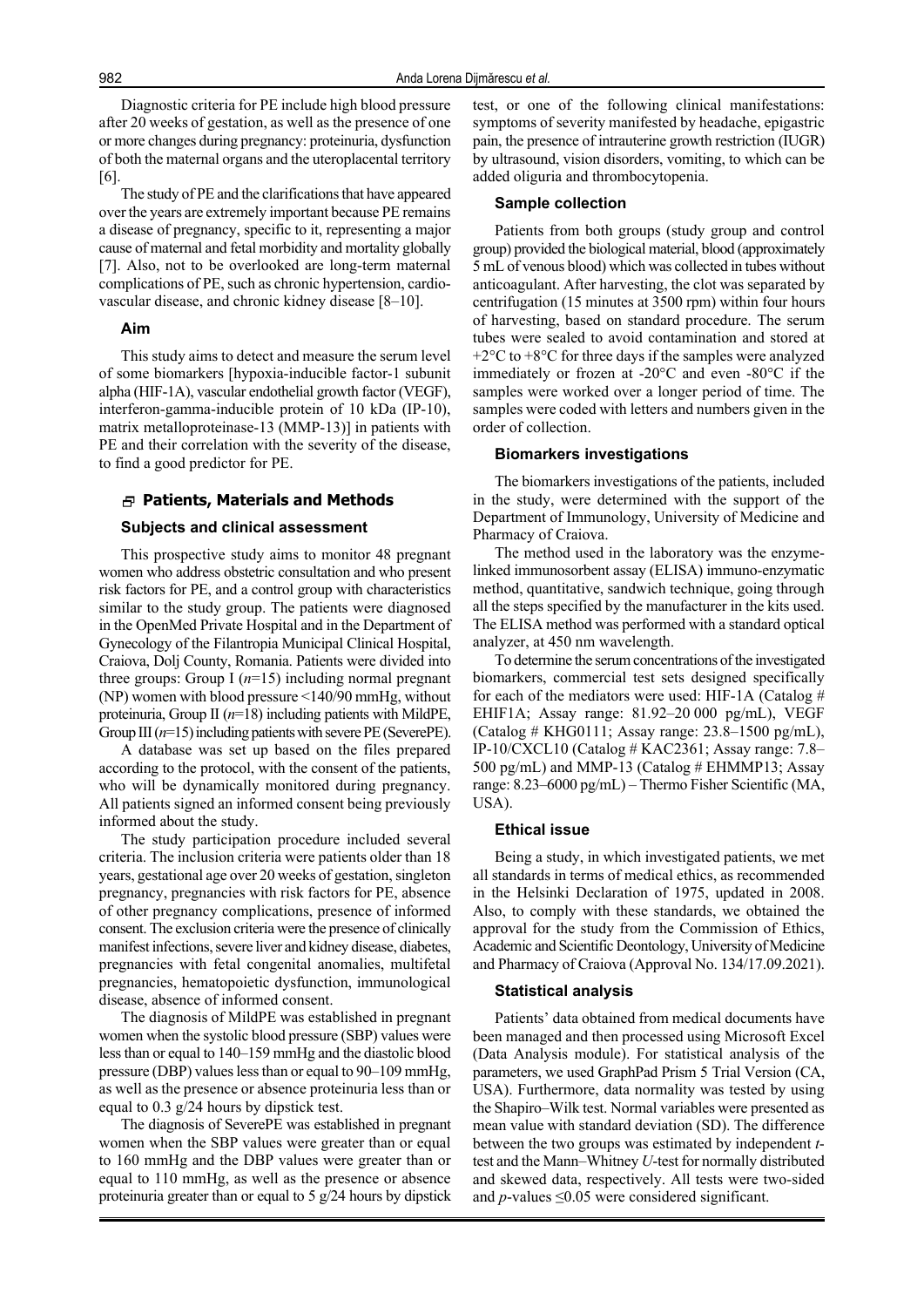The existence of correlations between the investigated markers (HIF-1A, VEGF, IP-10, MMP-13), as well as the correlations between these biomarkers and indices that assess the severity of PE [SBP, DBP, platelets, creatinine, aspartate aminotransferase (AST), alanine aminotransferase (ALT)], were interpreted by Pearson's linear correlation coefficient (*r*).

To determine diagnostic performance/accuracy of the analyzed serological markers, we used the analysis by receiver operating characteristic (ROC) curve to detect possible cut-off, which to use to differentiation of patients with MildPE from those with SeverePE. The analyzed cut-off values for each biomarker were accompanied by sensitivity (Sn), specificity (Sp), the Youden index useful in detecting the diagnostic performance of the investigated tests  $(Sn + Sp - 1)$ , as well as the positive likelihood ratio  $[LR(+)]$  and the negative likelihood ratio  $[LR(-)]$ . The diagnostic accuracy was determined as the area under the ROC curve (AUC), accompanied by the 95% confidence interval (95% CI) and the statistical *p*.

## **Results**

#### **Characteristics of the study subjects**

Analyzing the demographic parameter maternal age (mean  $\pm$  SD), we found the absence of statistically significant differences between the groups investigated: SeverePE *vs* MildPE (29.90±6.43 *vs* 28.30±7.93 years, *p*=0.870), SeverePE *vs* NP (29.90±6.43 *vs* 28.90±6.84 years, *p*=0.738) and MildPE *vs* NP (28.30±7.93 *vs* 28.90±6.84 years, *p*=1.000).

Maternal weight was higher in the two groups of preeclamptic patient's *vs* NP women: SeverePE *vs* NP (84.90±7.97 *vs* 77.51±7.22 kg, *p*=0.018) and MildPE *vs* NP (83.45±7.97 *vs* 77.51±7.22 kg, *p*=0.020).

Regarding the body mass index (BMI), we found the existence of significant statistical differences between the group of patients diagnosed with PE *vs* NP women: SeverePE *vs* NP (31.34±4.42 *vs* 25.86±1.41 kg/m<sup>2</sup>, p=0.004) and MildPE *vs* NP (33.50±7.17 *vs* 25.86±1.41 kg/m2 , *p*=0.014).

In our study, we observed that gestational age at birth, but also the birth weight of infants, were lower, the observations founded in both groups of preeclamptic patients *vs* control subjects.

Analyzing the indices that assess the severity of PE (SBP, DBP, platelets, creatinine, AST, ALT), we found higher statistically significant differences between the preeclamptic patients and NP women for the mean values of SBP, DBP: SeverePE *vs* NP (182.00±5.41 *vs* 119.00± 3.15 mmHg, *p*=0.004) and MildPE *vs* NP (149.00±7.60 *vs* 119.00±3.15 mmHg, *p*=0.014) for the SBP and SeverePE *vs* NP (110.00±3.46 *vs* 73.70±4.81 mmHg, *p*=0.004) and MildPE *vs* NP (92.90±7.53 *vs* 73.70±4.81 mmHg, *p*=0.014) for the DBP, respectively.

Except for the AST and ALT (means of serum concentrations were significantly higher in PE groups), the other indices analyzed (creatinine, urea, uric acid, platelets) showed normal serum values in both PE and NP groups.

Proteinuria, a parameter that assesses the severity of PE, was found in 10 (66.67%) patients in the SeverePE group and in six (33.33%) cases diagnosed with MildPE, respectively.

In Table 1, we detailed the most important demographic and clinical data for the three groups included in our study.

| Table 1 – Demographics and clinical characteristics of |  |
|--------------------------------------------------------|--|
| enrolled patients                                      |  |

|                                          | <b>NP</b>         | <b>MildPE</b>  | <b>SeverePE</b> |
|------------------------------------------|-------------------|----------------|-----------------|
| Parameter                                | $(n=15)$          | $(n=18)$       | $(n=15)$        |
| Maternal age [years]                     | 28.90±            | 28.30±         | 29.90±          |
| (mean ± SD)                              | 6.84              | 7.93           | 6.43            |
| Maternal weight [kg]                     | 77.51±            | 83.45±         | 84.90±          |
| (mean ± SD)                              | 7.22              | 7.97           | 7.97            |
| BMI [kg/m <sup>2</sup> ] (mean $\pm$ SD) | 25.86±            | 33.52±         | 31.34±          |
|                                          | 1.41              | 7.17           | 4.42            |
| SBP [mmHg] (mean ± SD)                   | 119.00±           | 149.00±        | 182.00±         |
|                                          | 3.15              | 7.60           | 5.41            |
| DBP [mmHg] (mean ± SD)                   | 73.70±            | 92.90±         | $110.00 \pm$    |
|                                          | 4.81              | 7.53           | 3.46            |
| MAP [mmHg] (mean ± SD)                   | 85.30±            | 113.00±        | 130.00±         |
|                                          | 8.13              | 10.80          | 7.85            |
| PE debut [weeks]:                        |                   |                |                 |
| -< 34 (early onset PE)                   |                   | 4              | 7               |
| - 34-37 (late onset PE)                  |                   | 14             | 8               |
|                                          | $16.00 \pm$       | $7.00+$        | 75.00±          |
| Birth weight (percentiles)               | 25.46             | 14.34          | 24.58           |
| Parity:                                  |                   |                |                 |
| · nulliparous                            | 5                 | 11             | 6               |
| • 1 childbirth                           | 6                 | 7              | 5               |
| • >1 childbirth                          | 4                 | $\overline{a}$ | 4               |
| Maternal comorbidities:                  |                   |                |                 |
| chronic arterial                         |                   |                |                 |
| hypertension                             |                   | 3              | 3               |
| • renal pathology                        |                   | 2              | $\overline{c}$  |
| diabetes                                 |                   | 5              |                 |
|                                          |                   |                | 2               |
| Diuresis:                                |                   |                |                 |
| • normal                                 | 15                | 17             | 10              |
| · oliguria                               |                   | 1              | 5               |
| · proteinuria                            |                   | 6              | 10              |
| Hemoglobin [g/dL]                        | $11.50 +$         | $12.20 +$      | $11.70+$        |
| (mean $\pm$ SD)                          | 0.72              | 1.39           | 1.48            |
| Platelets [No. × 103/µL]                 | 170 267±          | 173 444±       | 157 067±        |
| (mean ± SD)                              | 31 885            | 56 943         | 51 472          |
| AST [U/L] (mean ± SD)                    | 34.10±            | 45.90±         | 59.90±          |
|                                          | 23.30             | 38.00          | 23.90           |
| ALT [U/L] (mean ± SD)                    | 37.80±            | 64.50±         | 67.90±          |
|                                          | 28.70             | 36.80          | 44.30           |
| Uric acid $[mg/dL]$ (mean $\pm$ SD)      | 4.23 <sub>±</sub> | $5.74 +$       | $5.79\pm$       |
|                                          | 1.18              | 1.19           | 1.19            |
| Creatinine [mg/dL] (mean ± SD)           | $0.68 +$          | $0.82 +$       | $0.81 +$        |
|                                          | 0.12<br>21.50±    | 0.11<br>27.10± | 0.14<br>31.20±  |
| Urea $[mg/dL]$ (mean $\pm$ SD)           | 1.25              | 8.57           | 8.59            |
|                                          |                   |                |                 |

ALT: Alanine aminotransferase; AST: Aspartate aminotransferase; BMI: Body mass index; DBP: Diastolic blood pressure; MAP: Mean arterial blood pressure; NP: Normal pregnant; PE: Preeclampsia; SBP: Systolic blood pressure; SD: Standard deviation.

## **Serum biomarkers levels and clinical activity stage**

We found that all biomarkers investigated have higher levels in the serum of patients with SeverePE and MildPE than those in the control subjects (Group I, NP), statistically significant differences.

Thus, when we compared the mean levels between the SeverePE group and NP group, we obtained the following levels, exemplified in Table 2: HIF-1A (4720±1030 pg/mL *vs* 3030±654 pg/mL *p*=0.0001), VEGF (1700±598 pg/mL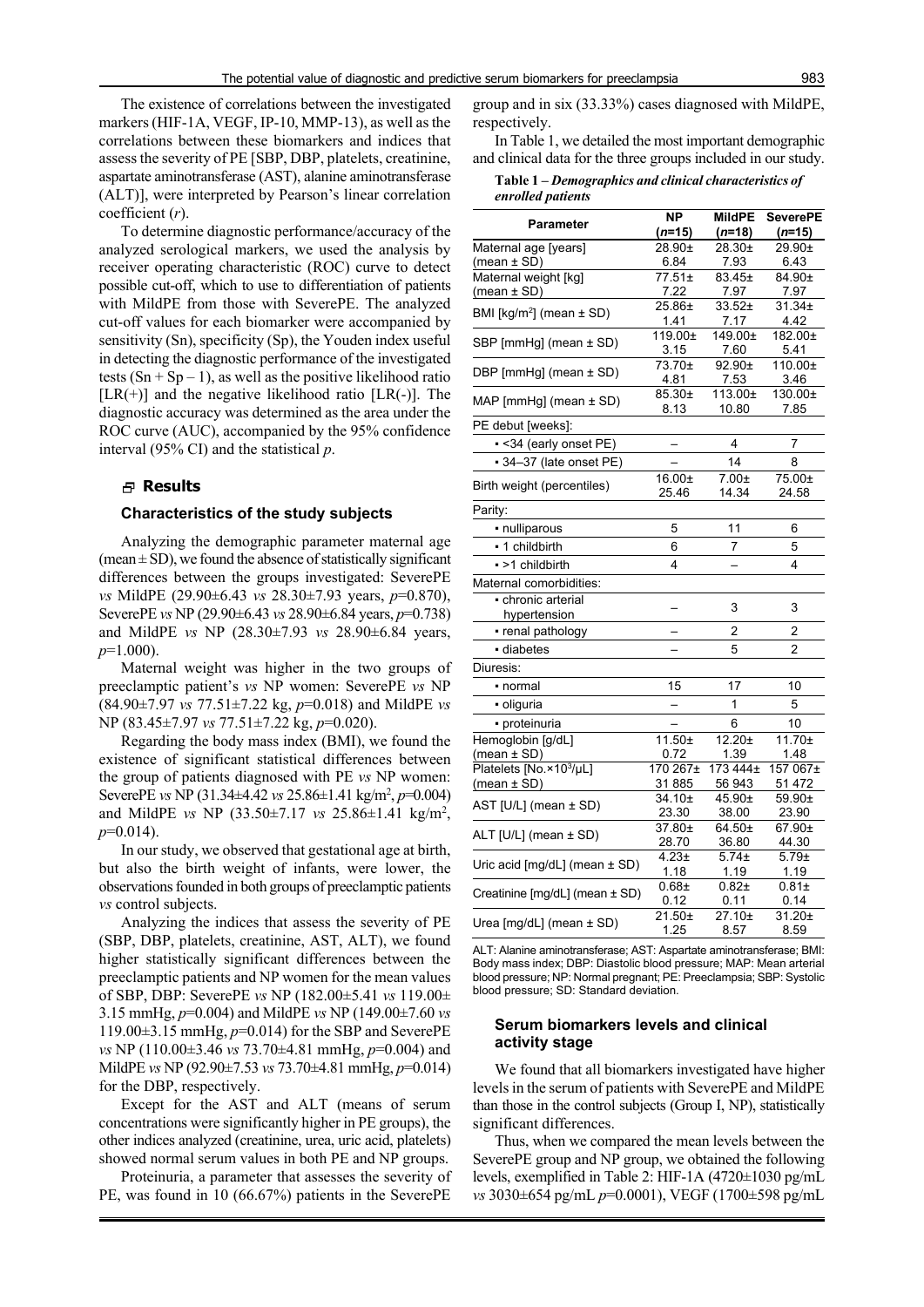*vs* 762±296 pg/mL, *p*<0.0001), IP-10 (311±84.1 pg/mL *vs* 183±36.9 pg/mL, *p*=0.0003), MMP-13 (1180±184 pg/mL *vs* 412±57.9 pg/mL, *p*<0.0001).

When we compared the mean levels between the MildPE and NP, we obtained: HIF-1A (3790±1070 pg/mL *vs* 3030±654 pg/mL, *p*=0.048), VEGF (1120±547 pg/mL *vs* 762±296 pg/mL, *p*=0.038), IP-10 (247±80.9 pg/mL *vs* 183±36.9 pg/mL, *p*=0.029), MMP-13 (925±199 pg/mL *vs* 412±57.9 pg/mL, *p*<0.0001).

differences between subgroups of patients with PE disease who had various stages of clinical activity, with the aggravation of the disease activity, the levels also increased (Figures 1 and 2). The levels in the SeverePE group were statistically higher than in the MildPE group: HIF-1A (4720±1030 pg/mL *vs* 3790±1070 pg/mL, *p*=0.036), VEGF (1700±598 pg/mL *vs* 1120±547 pg/mL, *p*=0.003), IP-10 (311±84.1 pg/mL *vs* 247±80.9 pg/mL, *p*=0.041), MMP-13 (1180±184 pg/mL *vs* 925±199 pg/mL, *p*=0.0019).

Serum levels of all biomarkers investigated showed

| Table 2 – Serum biomarkers levels for patients with MildPE, SeverePE and NP |  |  |  |
|-----------------------------------------------------------------------------|--|--|--|
|                                                                             |  |  |  |

| <b>Parameter</b>    | Levels in Group III (n=15) |                          |             | Levels in Group II (n=18) |                          |             | <b>Levels in Groups</b>  |                          |           |
|---------------------|----------------------------|--------------------------|-------------|---------------------------|--------------------------|-------------|--------------------------|--------------------------|-----------|
| (mean±SD)           | <b>SeverePE</b>            | ΝP                       | n           | <b>MildPE</b>             | <b>NP</b>                | D           | <b>SeverePE</b>          | <b>MildPE</b>            | р         |
| HIF-1A<br>[pg/mL]   | $4720 +$<br>1030           | 3030 <sub>±</sub><br>654 | $0.0001*$   | $3790+$<br>1070           | 3030 <sub>±</sub><br>654 | $0.048*$    | $4720+$<br>1030          | $3790+$<br>1070          | $0.036*$  |
| VEGF<br>[pg/mL]     | $1700 +$<br>598            | 762±<br>296              | $< 0.0001*$ | $1120+$<br>547            | 762±<br>296              | $0.038*$    | $1700+$<br>598           | $1120+$<br>547           | $0.003*$  |
| $IP-10$<br>[pg/mL]  | 311 <sub>±</sub><br>84.1   | 183 <sub>±</sub><br>36.9 | $0.0003*$   | 247 <sub>±</sub><br>80.9  | 183 <sub>±</sub><br>36.9 | $0.029*$    | 311 <sub>±</sub><br>84.1 | 247 <sub>±</sub><br>80.9 | $0.041*$  |
| $MMP-13$<br>[pg/mL] | $1180+$<br>184             | 412 <sub>±</sub><br>57.9 | $< 0.0001*$ | 925±<br>199               | 412 <sub>±</sub><br>57.9 | $< 0.0001*$ | 1180 <sub>±</sub><br>184 | 925±<br>199              | $0.0019*$ |

HIF-1A: Hypoxia-inducible factor-1 subunit alpha; IP-10: Interferon-gamma-inducible protein of 10 kDa; MMP-13: Matrix metalloproteinase-13; NP: Normal pregnant; PE: Preeclampsia; SD: Standard deviation; VEGF: Vascular endothelial growth factor; SD: Standard deviation. \*Statistically significant correlations.

47



**Figure 1 –** *HIF-1A and VEGF levels in serum of patients with SeverePE, MildPE and NP; black circles represent level of HIF-1A and VEGF (pg/mL) in individual serum samples; red lines represent mean values accompanied by a SD, represented as blue horizontal bars. SD: Standard deviation; HIF-1A:* 

*Hypoxia-inducible factor-1 subunit alpha; NP: Normal pregnant; PE: Preeclampsia.*

250



**Figure 2 –** *IP-10 and MMP-13 levels in serum of patients with SeverePE, MildPE and NP; black circles represent a level of IP-10 and MMP-13 (pg/mL) in individual serum samples; red lines represent mean values accompanied by a SD, represented as blue horizontal bars. SD: Standard deviation; IP-10: Interferongamma-inducible protein of 10 kDa; MMP-13: Matrix metalloproteinase-13; NP: Normal pregnant; PE: Preeclampsia.*

## **Correlations between HIF-1A, VEGF, IP-10, MMP-13 and the severity of PE**

Another objective of our study was to identify the correlations between the mean levels of the investigated biomarkers (HIF-1A, VEGF, IP-10, MMP-13), as well as the correlations between these biomarkers and indices that assess the severity of PE (SBP, DBP, platelets, creatinine, AST, ALT).

We observed that HIF-1A, VEGF, IP-10, MMP-13 better correlated with indices in SeverePE group than in MildPE group (Tables 3 and 4).

In SeverePE group, we noticed that VEGF, HIF-1A and MMP-13 correlated negatively but statistically significantly with SBP:  $r=0.134$ ,  $p=0.027$ , weak negative correlation for VEGF; *r*=-0.376, *p*=0.045 fairly well correlation for HIF-1A; *r*=-0.234, *p*=0.041 fairly well correlation for MMP-13, respectively (Table 3).

Analyzing the data obtained, we found that VEGF was the biomarker that best correlates with indices that assess the severity of PE: platelets (strong positive correlation,  $r=0.709, p=0.003$ ) and creatinine (fairly well correlation, *r*=0.424, *p*=0.015).

An important observation in the SeverePE group is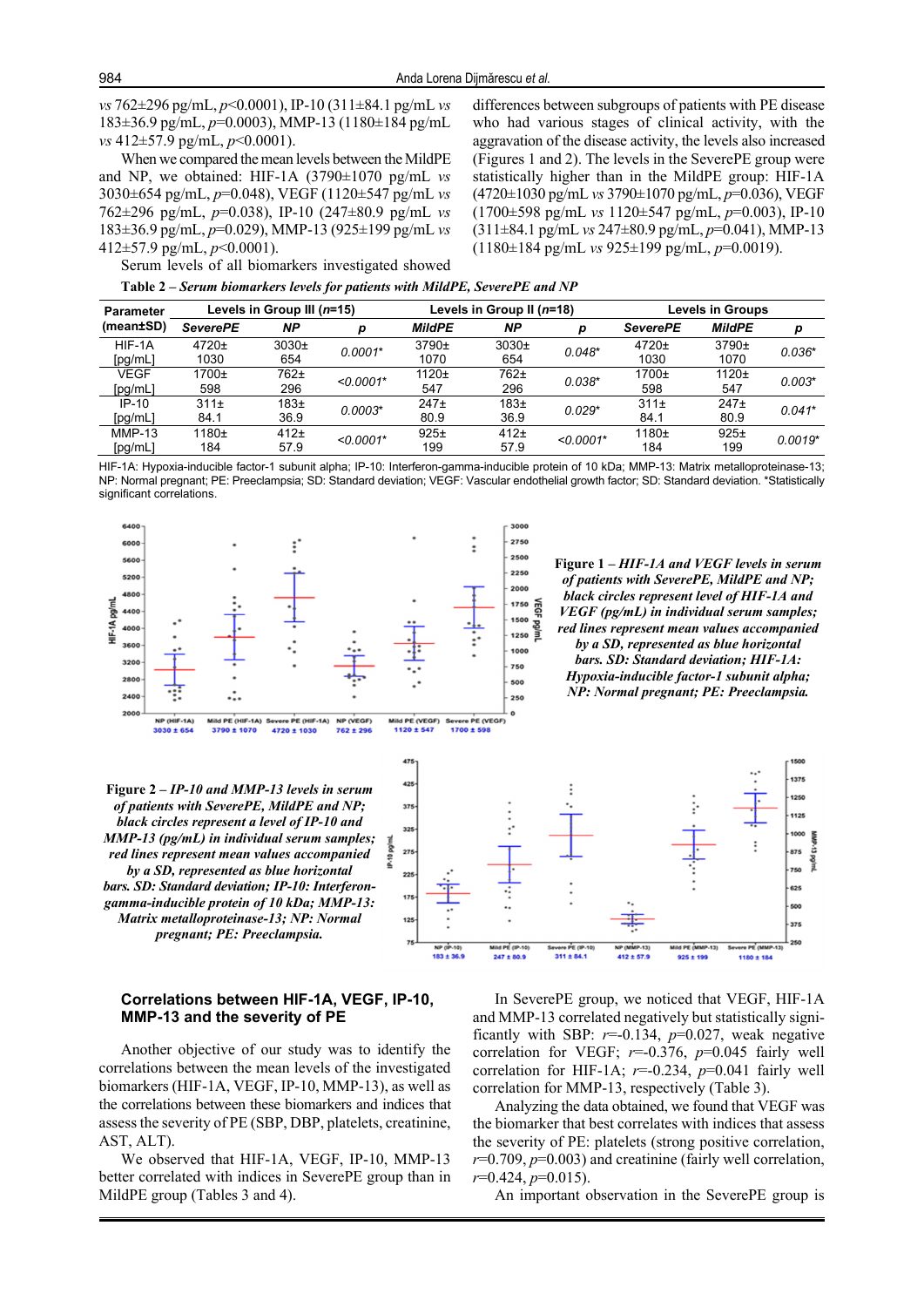the significant negative correlation between VEGF and IP-10 (*r*=-0.408, *p*=0.031). We also found that HIF-1A

was the only biomarker correlated with AST (fairly well significant negative correlation, *r*=-0.485, *p*=0.047).

|                  | <b>DBP</b>  | <b>Platelets</b> | <b>Creatinine</b> | <b>AST</b>   | <b>ALT</b>   | HIF-1A       | <b>VEGF</b>  | $IP-10$          | <b>MMP-13</b> |
|------------------|-------------|------------------|-------------------|--------------|--------------|--------------|--------------|------------------|---------------|
| <b>SBP</b>       | $r = 0.030$ | $r = -0.204$     | $r = 0.177$       | $r = 0.073$  | $r = 0.381$  | $r = -0.376$ | $r = -0.134$ | $r = 0.280$      | $r = -0.234$  |
|                  | $p=0.914$   | $p=0.465$        | $p=0.528$         | $p=0.796$    | $p=0.161$    | $p=0.045*$   | $p=0.027*$   | $p=0.312$        | $p=0.041*$    |
| <b>DBP</b>       |             | $r = -0.129$     | $r = -0.239$      | $r = -0.209$ | $r = 0.137$  | $r = 0.049$  | $r = -0.071$ | $r = 0.282$      | $r = -0.088$  |
|                  |             | p=0.647          | $p=0.392$         | $p=0.455$    | $p=0.625$    | $p=0.863$    | $p=0.802$    | $p=0.308$        | $p=0.754$     |
| <b>Platelets</b> |             |                  | $r = -0.088$      | $r = -0.151$ | $r = -0.365$ | $r = 0.023$  | $r = 0.710$  | $r = -0.441$     | $r = -0.021$  |
|                  |             |                  | p=0.754           | $p=0.590$    | $p=0.181$    | p=0.936      | $p=0.003*$   | $p=0.099$        | $p=0.940$     |
| Creatinine       |             |                  |                   | $r = 0.352$  | $r = 0.390$  | $r = -0.421$ | $r = 0.424$  | <i>r</i> =-0.331 | $r = 0.258$   |
|                  |             |                  |                   | $p=0.198$    | $p=0.151$    | $p=0.118$    | $p=0.015*$   | $p=0.227$        | $p=0.353$     |
| <b>AST</b>       |             |                  |                   |              | $r = -0.014$ | $r = 0.485$  | $r = -0.053$ | $r = 0.066$      | $r = -0.259$  |
|                  |             |                  |                   |              | $p=0.962$    | $p=0.047*$   | $p=0.851$    | $p=0.817$        | $p=0.352$     |
| <b>ALT</b>       |             |                  |                   |              |              | $r = -0.109$ | $r = -0.024$ | $r = 0.069$      | $r = -0.130$  |
|                  |             |                  |                   |              |              | $p=0.700$    | $p=0.932$    | $p=0.805$        | $p=0.644$     |
| HIF-1A           |             |                  |                   |              |              |              | $r = -0.159$ | $r = 0.393$      | $r = -0.382$  |
|                  |             |                  |                   |              |              |              | $p=0.572$    | $p=0.147$        | $p=0.159$     |
| <b>VEGF</b>      |             |                  |                   |              |              |              |              | $r = -0.408$     | $r = -0.200$  |
|                  |             |                  |                   |              |              |              |              | p=0.031*         | $p=0.475$     |
| $IP-10$          |             |                  |                   |              |              |              |              |                  | $r = -0.390$  |
|                  |             |                  |                   |              |              |              |              |                  | $p=0.151$     |
|                  |             |                  |                   |              |              |              |              |                  |               |

**Table 3 –** *Correlations between HIF-1A, VEGF, IP-10, MMP-13 and SBP, DBP, in the SeverePE group*

ALT: Alanine aminotransferase; AST: Aspartate aminotransferase; DBP: Diastolic blood pressure; HIF-1A: Hypoxia-inducible factor-1 subunit alpha; IP-10: Interferon-gamma-inducible protein of 10 kDa; MMP-13: Matrix metalloproteinase-13; PE: Preeclampsia; *r*: Pearson's correlation coefficient; SBP: Systolic blood pressure; VEGF: Vascular endothelial growth factor. \*Statistically significant correlations.

Analyzing the data obtained in the MildPE group, we found that the biomarkers investigated in our study were less correlated with indices that assess the severity of PE. VEGF

was the only biomarker that correlated best, meeting positive correlation with IP-10 (strong correlation,  $r=0.519$ ,  $p=0.027$ ) and SBP (weak correlation *r*=0.268, *p*=0.028) (Table 4).

**Table 4 –** *Correlations between HIF-1A, VEGF, IP-10, MMP-13 and SBP, DBP, in the MildPE group*

|                  | <b>DBP</b>       | <b>Platelets</b> | <b>Creatinine</b> | <b>AST</b>   | <b>ALT</b>   | HIF-1A           | <b>VEGF</b>  | $IP-10$      | <b>MMP-13</b> |
|------------------|------------------|------------------|-------------------|--------------|--------------|------------------|--------------|--------------|---------------|
| <b>SBP</b>       | <i>r</i> =-0.056 | $r = -0.271$     | $r = 0.033$       | $r = 0.043$  | $r = -0.115$ | $r = -0.032$     | $r = 0.268$  | $r = 0.274$  | $r = 0.306$   |
|                  | $p=0.824$        | $p=0.277$        | $p=0.897$         | p=0.865      | $p=0.650$    | $p=0.901$        | p=0.028*     | p=0.270      | $p=0.217$     |
| <b>DBP</b>       |                  | $r = 0.154$      | $r = 0.380$       | $r = -0.437$ | $r = 0.448$  | $r = -0.062$     | $r = 0.202$  | $r = 0.070$  | $r = -0.161$  |
|                  |                  | $p=0.543$        | $p=0.120$         | p=0.070      | $p=0.062$    | $p=0.808$        | $p=0.422$    | p=0.783      | $p=0.523$     |
| <b>Platelets</b> |                  |                  | $r = -0.043$      | $r = -0.613$ | $r = -0.244$ | $r = -0.090$     | $r = -0.047$ | $r = 0.193$  | $r = -0.381$  |
|                  |                  |                  | $p=0.865$         | $p=0.007$    | $p=0.330$    | $p=0.723$        | $p=0.852$    | $p=0.442$    | $p=0.119$     |
| Creatinine       |                  |                  |                   | $r = 0.161$  | $r = 0.167$  | <i>r</i> =-0.066 | $r = 0.231$  | $r = 0.282$  | $r = -0.186$  |
|                  |                  |                  |                   | $p=0.523$    | $p=0.509$    | p=0.794          | $p=0.357$    | $p=0.257$    | $p=0.460$     |
| <b>AST</b>       |                  |                  |                   |              | $r = 0.829$  | $r = 0.362$      | $r = -0.280$ | $r = -0.181$ | $r = 0.257$   |
|                  |                  |                  |                   |              | $p=0.001$    | $p=0.140$        | $p=0.260$    | $p=0.472$    | $p=0.304$     |
| <b>ALT</b>       |                  |                  |                   |              |              | $r = 0.288$      | $r = -0.301$ | $r = -0.108$ | $r = -0.064$  |
|                  |                  |                  |                   |              |              | $p=0.246$        | $p=0.225$    | $p=0.670$    | $p=0.802$     |
| HIF-1A           |                  |                  |                   |              |              |                  | $r = -0.282$ | $r = 0.037$  | $r = -0.067$  |
|                  |                  |                  |                   |              |              |                  | $p=0.257$    | p=0.884      | $p=0.793$     |
| <b>VEGF</b>      |                  |                  |                   |              |              |                  |              | $r = 0.519$  | $r = 0.334$   |
|                  |                  |                  |                   |              |              |                  |              | p=0.027*     | $p=0.175$     |
| $IP-10$          |                  |                  |                   |              |              |                  |              |              | $r = -0.162$  |
|                  |                  |                  |                   |              |              |                  |              |              | $p=0.520$     |
|                  |                  |                  |                   |              |              |                  |              |              |               |

ALT: Alanine aminotransferase; AST: Aspartate aminotransferase; DBP: Diastolic blood pressure; HIF-1A: Hypoxia-inducible factor-1 subunit alpha; IP-10: Interferon-gamma-inducible protein of 10 kDa; MMP-13: Matrix metalloproteinase-13; PE: Preeclampsia; *r*: Pearson's correlation coefficient; SBP: Systolic blood pressure; VEGF: Vascular endothelial growth factor. \*Statistically significant correlations.

## **Diagnostic performance of the investigated parameters**

As in the case of other biomarkers investigated in our studies, in this study we aimed to determine the diagnostic accuracy for the analyzed serological markers, using the analysis of the ROC curve. We compared the ROC curves for the four parameters studied in the groups of patients with PE and obtained a diagnostic performance in identifying PE, increased for MMP-13 and VEGF. The diagnostic performances are presented in Table 5.

As can be seen in Table 5, the best separation of patients with SeverePE from those with MildPE can be done with the help of MMP-13 (82% accuracy), followed by VEGF (80.40% accuracy) and the least good detection being done by dosing IP-10 (Figure 3).

The serum MMP-13 level indicated presence of SeverePE with 82% accuracy, using the cut-off value of 1056 pg/mL for better separation between patients with SeverePE and MildPE (95% CI: 0.679–0.961, *p*=0.002). Also, we got for MMP-13: the Youden index for assessing the performance of a diagnostic test was 0.522, with Sn and Sp equal to 72.22% and 80.00%, respectively, and  $LR(+) = 8.33$  and  $LR(-)=1.07$ .

The serum VEGF level indicated presence of SeverePE with 80.40% performance, using the cut-off value of 1193 pg/mL for better separation between patients with SeverePE and MildPE (95% CI: 0.650–0.957, *p*=0.003). The other statistical information that characterizes the performance of use, for VEGF were: the Youden index was 0.589, with Sn and Sp equal to 72.22% and 86.67%, respectively, and  $LR(+) = 5.00$  and  $LR(-)=1.01$ .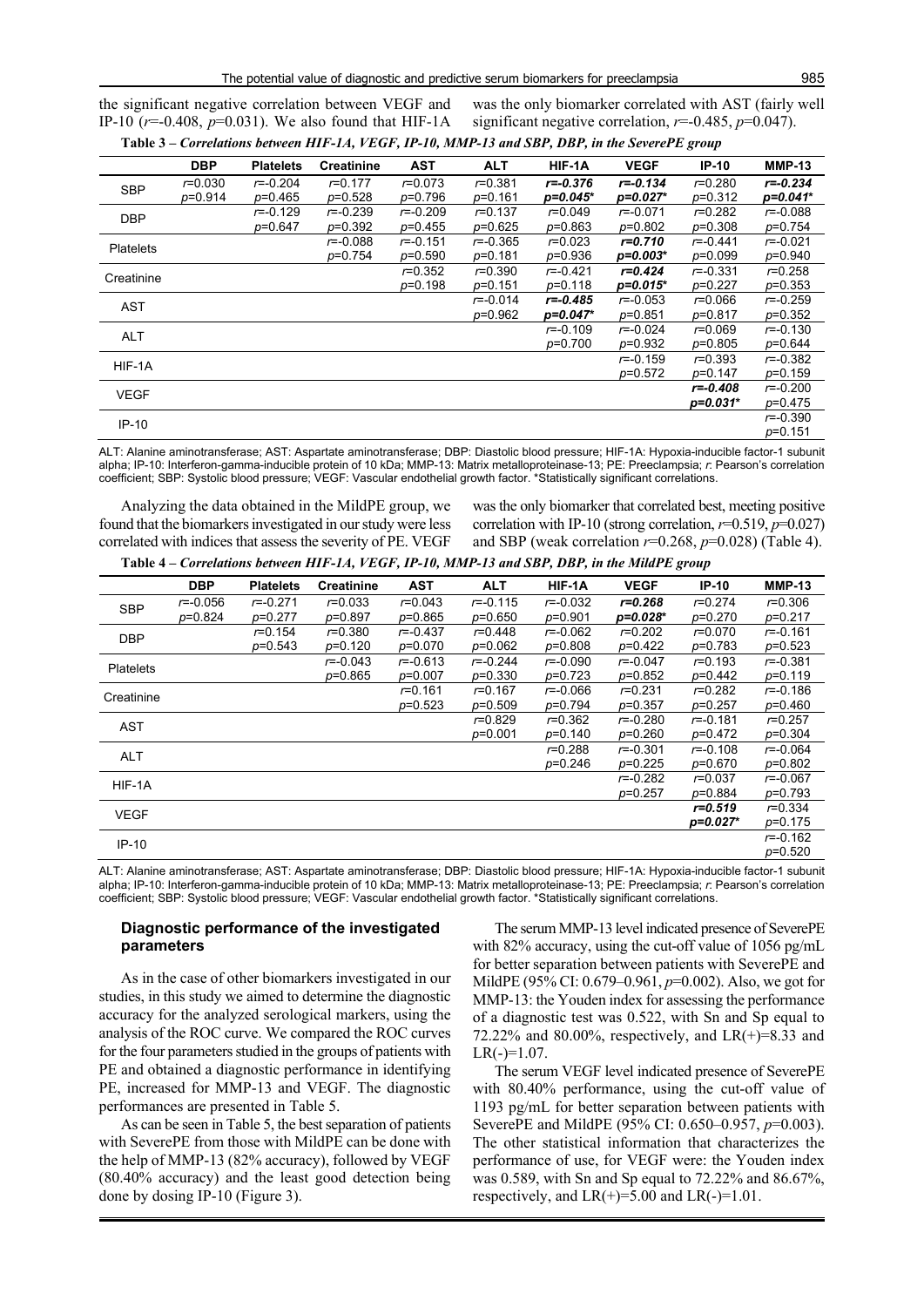The data obtained at the ROC curves indicate that the other two biomarkers also have a fairly good diagnostic accuracy, but lower than those of MMP-13 and VEGF: HIF-1A (accuracy of 71.70%, with an optimal cut-off value of 4449 pg/mL, 95% CI: 0.541–0.892, *p*=0.034) and IP-10 (71.10% accuracy, with an optimal cut-off value of 297.20 pg/mL, 95% CI: 0.532–0.890, *p*=0.039).

| Parameter | <b>AUC performance</b> | <b>Cut-off value</b> | <i>p</i> -value | Sensitivity [%] | Specificity [%] | Youden index |
|-----------|------------------------|----------------------|-----------------|-----------------|-----------------|--------------|
| $MMP-13$  | 0.820                  | 1056.00              | 0.002           | 72.22           | 80.00           | 0.522        |
| VEGF      | 0.804                  | 1193.00              | 0.003           | 72.22           | 86.67           | 0.589        |
| HIF-1A    | 0 717                  | 4449.00              | 0.034           | 72.22           | 60.00           | 0.322        |
| $IP-10$   | 0 711                  | 297.20               | 0.039           | 66.67           | 60.00           | 0.267        |

**Table 5 –** *Diagnostic accuracy of the analyzed serological markers, using ROC curve analysis*

AUC: Area under curve; HIF-1A: Hypoxia-inducible factor-1 subunit alpha; IP-10: Interferon-gamma-inducible protein of 10 kDa; MMP-13: Matrix metalloproteinase-13; ROC: Receiver operating characteristic; VEGF: Vascular endothelial growth factor.



**Figure 3 –** *ROC curves for MMP-13, VEGF, HIF-1A, IP-10, in groups of patients with PE. HIF-1A: Hypoxiainducible factor-1 subunit alpha; IP-10: Interferongamma-inducible protein of 10 kDa; MMP-13: Matrix metalloproteinase-13; PE: Preeclampsia; ROC: Receiver operating characteristic; VEGF: Vascular endothelial growth factor.*

## **Discussions**

Analyzing the clinical characteristics of the investigated patients, we noticed a statistically significant difference between PE, with the two classes: MildPE and SeverePE, and the control group, in terms of BMI and preterm delivery. In this case, the results obtained by us are consistent with the study of Spradley *et al.* [11], which shows that there are common mechanisms between obesity and the risk of PE, and the study by Davies *et al.* [12], which shows that PE significantly influences preterm delivery.

In our study, we found that all investigated biomarkers (HIF-1A, VEGF, IP-10, MMP-13) have higher serum levels of patients with SeverePE and MildPE than those in control subjects, statistically significant differences, which was to be expected if we refer to the pathogenesis of PE. The levels in the SeverePE group were statistically higher than in MildPE group.

The main mediator of hypoxia is HIF-1, which participates in the coding of proteins associated with angiogenesis [13].

Correlating the mean levels of the HIF-1A in the SeverePE group and indices that can give us data on the severe evolution of PE (SBP, DBP, platelets, creatinine, AST, ALT), we found that HIF-1A was the only biomarker correlated with AST (fairly well significant negative correlation, *r*=-0.485, *p*=0.047) and negatively but statistically significantly with SBP (fairly well correlation, *r*=-0.376,  $p=0.045$ ). In the MildPE group, we found that HIF-1A biomarker was less correlated with indices that assess the severity of PE. The levels in the SeverePE group were statistically higher than in the MildPE (4720±1030 pg/mL *vs* 3790±1070 pg/mL, *p*=0.036). The data obtained at the ROC curves indicate that the HIF-1A has a fairly good diagnostic accuracy, but lower than those of MMP-13 and VEGF (accuracy of 71.70%, with an optimal cut-off value of 4449.00 pg/mL, 95% CI: 0.541–0.892, *p*=0.034).

According to the studies of Rath *et al.* [14] and Depoix *et al.* [15], the increase in serum HIF-1A level may be responsible for the installation of endothelial dysfunction and the change in the status of oxidative stress, by decreasing it. All these phenomena are closely related to placental hypoxia considered as a preliminary factor for hypoxia in PE, causing an imbalance in the action of angiogenic factors, affected by the transcription of the *VEGF* gene that acts by counteracting angiogenesis. Some studies provide evidence that inflammatory cytokines may induce HIF-1A in nonhypoxic conditions [16]. But, despite all these studies, how HIF-1A remains elevated in PE as well as its role in producing PE is still unclear.

Many angiogenic factors play an important role in the occurrence of PE, but so far, the pathogenesis of PE has not been fully clarified. According to some researchers, poor remodeling of the spiral arteries and reduced maternal blood supply leads to hypoxia and ischemia in the placenta. Under these conditions, by producing anti-angiogenic factors by the trophoblast, hypoxia and endothelial dysfunction are accentuated [17–21]. The VEGF is an extremely important factor for placental vascular initiation and development, being involved in both physiological and pathological angiogenesis [22]. Under normal pregnancy, serum VEGF levels can be very low, below the lower limit of detection in most commercially available kits.

The serum VEGF levels were higher in the SeverePE group (1700±598 pg/mL *vs* 1120±547 pg/mL, *p*=0.003) than in the MildPE group. This is congruent with studies by Awad & El-Hamedi [23] who found that the serum VEGF level was significantly higher in SeverePE than in MildPE. In contrast, in Atakul's study [24] no significant difference was found between mild PE and SeverePE. Also, we found that the VEGF was the biomarker that best correlates with indices that assess the severity of PE: the platelets (strong positive correlation, *r*=0.709, *p*=0.003), the creatinine (fairly well correlation, *r*=0.424, *p*=0.015), and with the SBP (weak positive correlation, *r*=0.268, *p*=0.028). The ROC curve showed that the serum VEGF level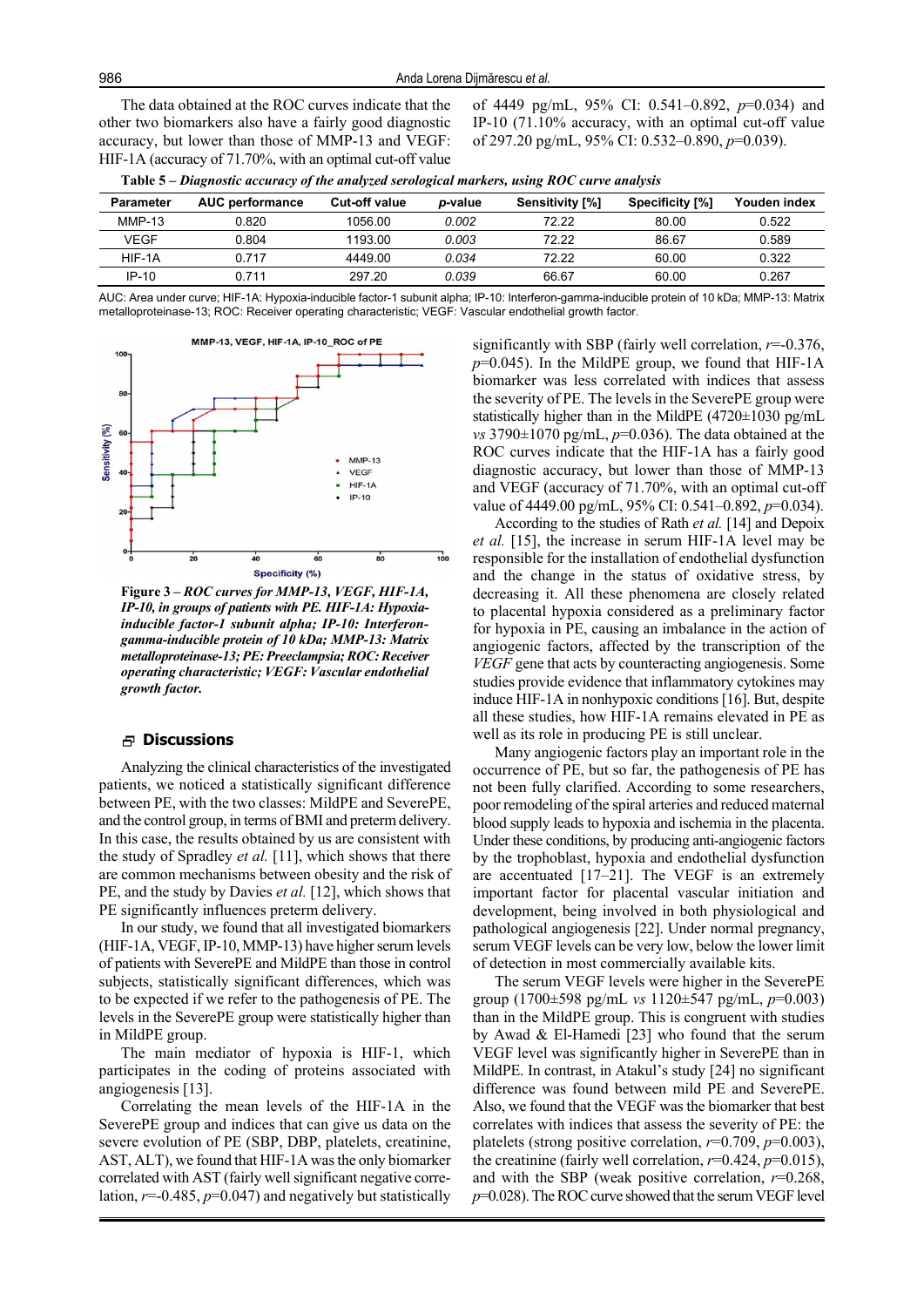indicated presence of SeverePE with 80.40% performance, using the cut-off value of 1193.00 pg/mL for better separation between patients with SeverePE and MildPE (95% CI: 0.650–0.957, *p*=0.003).

IP-10, known as a C-X-C motif chemokine ligand 10 (CXCL10, CXC family chemokine), has proinflammatory properties and is known to modulate angiogenesis [25].

In our study, the serum IP-10 levels in the SeverePE group were statistically higher than in the MildPE group, IP-10 (311±84.1 pg/mL *vs* 247±80.9 pg/mL, *p*=0.041), meeting a strong positive correlation with the VEGF. These results are similar to those reported by Gotsch *et al.* [26] who found that in the women with normal pregnancies the mean values of serum level of the IP-10 are higher than in non-pregnant women, and in pregnancies with PE, the mean values of serum level of IP-10 were higher than in normal pregnancy. In another study, in patients with pregnancy associated with PE, plasma levels of CXCL10 were found to be elevated compared to the control group, while in pregnancies associated with early-onset PE plasma levels of CXCL11 were elevated compared to the control group [27]. ROC curve analysis of this parameter in our study showed that the IP-10 has a fairly good diagnostic accuracy, but lower than those of the MMP-13 and VEGF (71.10% accuracy, with an optimal cut-off value of 297.20 pg/mL, 95% CI: 0.532–0.890, *p*=0.039).

In a recent study by Stefańska *et al.*, in 2021 [28], using a set of immune markers that would be potential to diagnose PE, it was shown that the IP-10 levels were different in cases with PE *vs* cases with gestational hypertension, higher values being in cases with PE. But unfortunately, of the 53 immunomarkers used, only four markers showed their effectiveness and among them, the IP-10 was not found.

One of the extremely important functions of matrix metalloproteinases (MMPs), zinc-dependent enzymes, is the invasion of proliferating cells in neighboring tissues, by degrading the extracellular matrix and activating endothelial vascular cells, thus intervening in the regulation of placental angiogenesis. It is currently known the role that the MMP-2 and MMP-9 have in endometrial remodeling in pregnancy by facilitating cell migration and angiogenesis [29]. Types I and III collagen play a central role in maintaining structural stability and regulating cell differentiation. It has been shown that collagen turnover in the uterus is altered in PE, by the involvement of collagens, MMP-1 and MMP-13, resulting in abnormal uterine remodeling [30].

In our study, we found a significant difference regarding the mean levels between the MildPE and NP (925±199 pg/mL *vs* 412±57.9 pg/mL, *p*<0.0001), as between SeverePE and NP (1180±184 pg/mL *vs* 412±57.9 pg/mL, *p*<0.0001). Also, the levels in the SeverePE group were statistically higher than in the MildPE group. We observed that the MMP-13 better correlated with indices in SeverePE group than in MildPE group. In SeverePE group, we noted fairly well correlation for the MMP-13 (*r*=-0.234, *p*=0.041).

According to the studies of Whitley & Cartwright [31] and Reister *et al.* [32], the MMPs expression in preeclamptic patients appears to be significantly reduced. Extravillous trophoblast cells (EVT), in which the MMPs expression occurs, strongly express the receptor for leukemia inhibitory factor (LIF), which is known as an inhibitor of the MMPs expression. But Laskowska *et al.*, in their study [33], found

that the evolution of the MMP in preeclamptic women is different: the activity of some MMPs is increased, with high values of the MMP-2 and MMP-13 in SeverePE. The MMP-3 had higher levels only in early-onset SeverePE, while the activity of other MMPs was lower, as in the case of the MMP-9. Regarding the MMP-13, our study presents similar conclusions. Montagnana *et al.* [34] found the same data in their study.

When evaluating diagnostic accuracy (diagnostic performances and Youden index for assessing the performance of a diagnostic test) of the HIF-1A, VEGF, IP-10, MMP-13, obtained that MMP-13 and VEGF have higher Sn and Sp as markers of the PE [the MMP-13 had  $LR(+) = 8.33, LR(-) =$ 1.07 with 72.22% Sn, Sp equal to 80.00% and the Youden index was 0.522; the VEGF had  $LR(+)=5.00, LR(-)=1.01$ with 72.22% Sn, Sp equal to 86.67% and an Youden index of 0.589].

Nikolov *et al.* in their brief review have shown that the MMP-1, MMP-13, and their tissue inhibitors of MMP-1 and MMP-2 (TIMP-1 and TIMP-2, respectively), may be promising serological markers for PE. But the findings are still controversial, it is not known for sure whether the changes are the cause or the consequence of PE [35].

We also found that the MMP-13 and VEGF, although have the same Sn as the HIF-1A (72.22% Sn, Sp equal to 60.00% and an Youden index of 0.322), have a higher Sp. In the case of the IP-10, we obtained both lower Sn and Sp, although it had a diagnostic accuracy of 71.10%.

After performing this analysis of the study, we can hypothesize that due to the high diagnostic Sp of the MMP-13 and VEGF, these parameters can separate patients with SeverePE from those with MildPE. Also, these biomarkers can be used together with other indices (SBP, DBP, platelets, creatinine, AST, ALT) that assess the severity of PE, in diagnosing SeverePE forms.

#### **Conclusions**

As a result of complex statistical analysis and according to the obtained results, we can say that HIF-1A, VEGF, IP-10, MMP-13, better correlated with indices in the SeverePE group than in the MildPE group. Also, by comparing the ROC curve for all the four parameters studied in PE, we noticed that MMP-13 and VEGF have a higher diagnostic utility as markers of PE, so they may have a high potential to be a predictive marker for PE in combination with indices that assess the severity of PE (SBP, DBP, platelets, creatinine, AST, ALT), and being able to even monitor the evolution of the disease over time. And the other two markers, HIF-1A and IP-10 have fairly good diagnostic accuracy but are lower than those of MMP-13 and VEGF.

#### **Conflict of interests**

The authors declare that they have no conflict of interests.

#### **Acknowledgments**

This work was supported by the S.C. Open Medical S.R.L., Craiova, grant of the University of Medicine and Pharmacy of Craiova, Romania, Project No. 26/36C/ 14.09.2021.

#### **Authors' contribution**

Mirela Radu and Anda Lorena Dijmărescu equally contributed to the manuscript.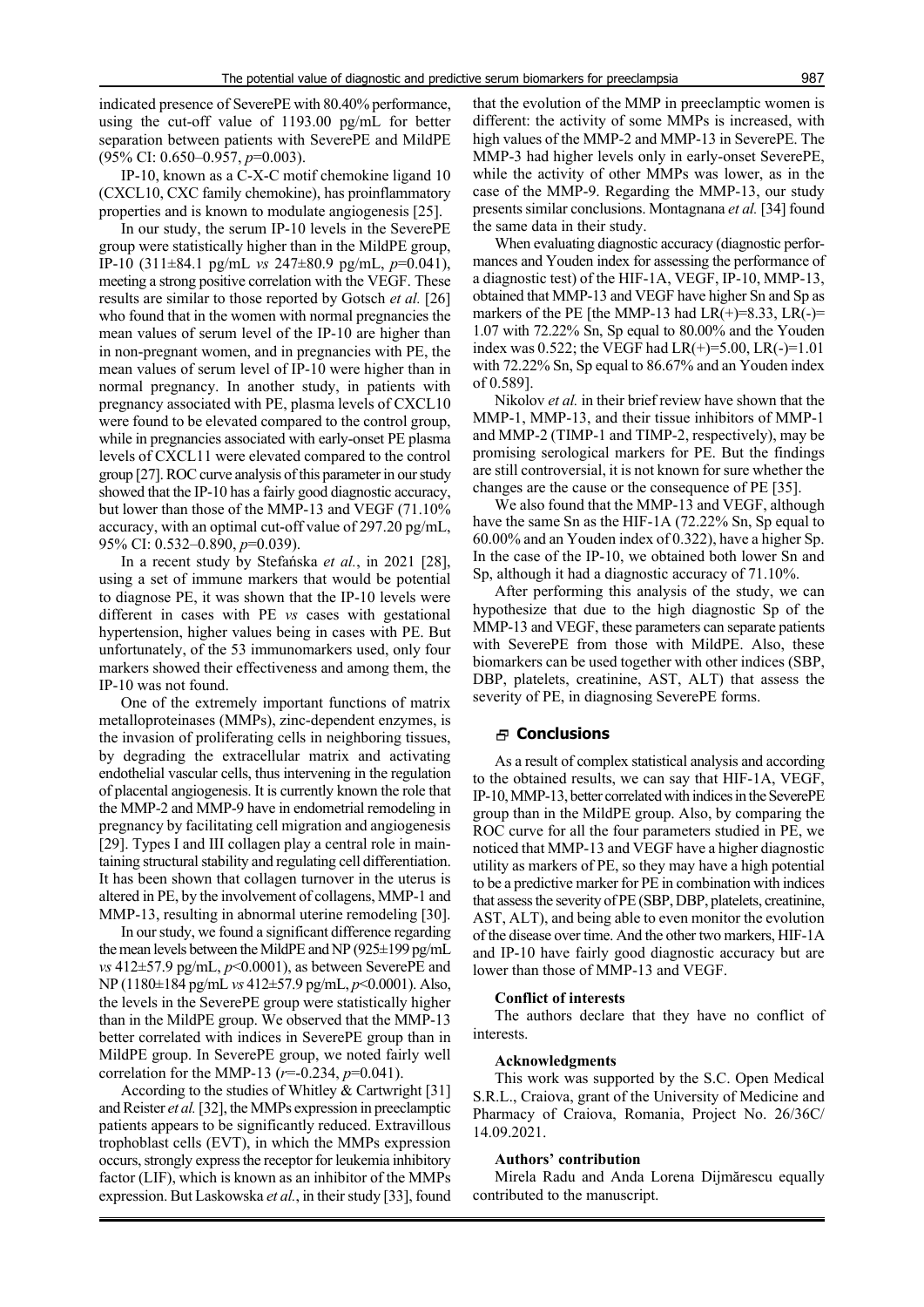#### **References**

- [1] \*\*\*. Hypertension in pregnancy. Report of the American College of Obstetricians and Gynecologists' Task Force on Hypertension in Pregnancy. Obstet Gynecol, 2013, 122(5): 1122–1131. https://doi.org/10.1097/01.AOG.0000437382.03 963.88 PMID: 24150027
- [2] Abalos E, Cuesta C, Grosso AL, Chou D, Say L. Global and regional estimates of preeclampsia and eclampsia: a systematic review. Eur J Obstet Gynecol Reprod Biol, 2013, 170(1):1–7. https://doi.org/10.1016/j.ejogrb.2013.05.005 PMID: 23746796
- Wang W, Xie X, Yuan T, Wang Y, Zhao F, Zhou Z, Zhang H. Epidemiological trends of maternal hypertensive disorders of pregnancy at the global, regional, and national levels: a population-based study. BMC Pregnancy Childbirth, 2021, 21(1):364. https://doi.org/10.1186/s12884-021-03809-2 PMID: 33964896 PMCID: PMC8106862
- Verlohren S, Dröge LA. The diagnostic value of angiogenic and antiangiogenic factors in differential diagnosis of preeclampsia. Am J Obstet Gynecol, 2022, 226(2S):S1048–S1058. https:// doi.org/10.1016/j.ajog.2020.09.046 PMID: 33002498
- [5] German Society of Obstetrics and Gynecology (DGGG), OEGG and SGGG. Guidelines for hypertensive disorders in pregnancy. Diagnosis and therapy. Updated: May 2019, accessed: September 28, 2020. https://www.awmf.org/leitlinien/detail/ll/ 015-018.html
- [6] Tranquilli AL, Dekker G, Magee L, Roberts J, Sibai BM, Steyn W, Zeeman GG, Brown MA. The classification, diagnosis and management of the hypertensive disorders of pregnancy: a revised statement from the ISSHP. Pregnancy Hypertens, 2014, 4(2):97–104. https://doi.org/10.1016/j.preghy.2014.02. 001 PMID: 26104417
- [7] Duley L. The global impact of pre-eclampsia and eclampsia. Semin Perinatol, 2009, 33(3):130–137. https://doi.org/10.1053/ j.semperi.2009.02.010 PMID: 19464502
- [8] Mosca L, Benjamin EJ, Berra K, Bezanson JL, Dolor RJ, Lloyd-Jones DM, Newby LK, Piña IL, Roger VL, Shaw LJ, Zhao D, Beckie TM, Bushnell C, D'Armiento J, Kris-Etherton PM, Fang J, Ganiats TG, Gomes AS, Gracia CR, Haan CK, Jackson EA, Judelson DR, Kelepouris E, Lavie CJ, Moore A, Nussmeier NA, Ofili E, Oparil S, Ouyang P, Pinn VW, Sherif K, Smith SC Jr, Sopko G, Chandra-Strobos N, Urbina EM, Vaccarino V, Wenger NK. Effectiveness-based guidelines for the prevention of cardiovascular disease in women – 2011 update: a guideline from the American Heart Association. Circulation, 2011, 123(11): 1243–1262. https://doi.org/10.1161/CIR.0b013e31820faaf8 PMID: 21325087 PMCID: PMC3182143
- [9] Ray JG, Vermeulen MJ, Schull MJ, Redelmeier DA. Cardiovascular health after maternal placental syndromes (CHAMPS): population-based retrospective cohort study. Lancet, 2005, 366(9499):1797–1803. https://doi.org/10.1016/S0140-6736(05) 67726-4 PMID: 16298217
- [10] Vikse BE, Irgens LM, Leivestad T, Skjaerven R, Iversen BM. Preeclampsia and the risk of end-stage renal disease. N Engl J Med, 2008, 359(8):800–809. https://doi.org/10.1056/NEJM oa0706790 PMID: 18716297
- [11] Spradley FT, Palei AC, Granger JP. Increased risk for the development of preeclampsia in obese pregnancies: weighing in on the mechanism. Am J Physiol Regul Integr Comp Physiol, 2015, 309(11):R1326–R1343. https://doi.org/10.1152/ajpregu. 00178.2015 PMID: 26447211 PMCID: PMC4698403
- [12] Davies EL, Bell JS, Bhattacharya S. Preeclampsia and preterm delivery: a population-based case-control study. Hypertens Pregnancy, 2016, 35(4):510–519. https://doi.org/10.1080/10 641955.2016.1190846 PMID: 27322489
- [13] Ke Q, Costa M. Hypoxia-inducible factor-1 (HIF-1). Mol Pharmacol, 2006, 70(5):1469–1480. https://doi.org/10.1124/mol.106.027 029 PMID: 16887934
- [14] Rath G, Aggarwal R, Jawanjal P, Tripathi R, Batra A. HIF-1 alpha and placental growth factor in pregnancies complicated with preeclampsia: a qualitative and quantitative analysis. J Clin Lab Anal, 2016, 30(1):75–83. https://doi.org/10.1002/jcla.218 19 PMID: 25545166 PMCID: PMC6807228
- [15] Depoix CL, de Selliers I, Hubinont C, Debieve F. HIF1A and EPAS1 potentiate hypoxia-induced upregulation of inhibin alpha chain expression in human term cytotrophoblasts *in vitro*. Mol Hum Reprod, 2017, 23(3):199–209. https://doi.org/10.1093/ molehr/gax002 PMID: 28115494
- [16] Pringle KG, Kind KL, Sferruzzi-Perri AN, Tompson JG, Roberts CT. Beyond oxygen: complex regulation and activity of hypoxia inducible factors in pregnancy. Hum Reprod Update, 2010, 16(4):415–431. https://doi.org/10.1093/humupd/dmp046 PMID: 19926662 PMCID: PMC2880912
- [17] Steegers EAP, von Dadelszen P, Duvekot JJ, Pijnenborg R. Pre-eclampsia. Lancet, 2010, 376(9741):631–644. https://doi. org/10.1016/S0140-6736(10)60279-6 PMID: 20598363
- [18] Tateishi A, Ohira S, Yamamoto Y, Kanno H. Histopathological findings of pregnancy-induced hypertension: histopathology of early-onset type reflects two-stage disorder theory. Virchows Arch, 2018, 472(4):635–642. https://doi.org/10.1007/s00428- 018-2315-3 PMID: 29426962
- [19] Moldoveanu AL, Oprescu DN, Catanescu Novac V, Dragan I, Novac M. The role of fetal Doppler monitoring in preeclampsia with/without intrauterine growth delay. Conference Proceedings of 5<sup>th</sup> Romanian Congress of the Romanian Society of Ultrasound in Obstetrics and Gynecology, April 20–22, 2017, Târgu Mureş, Romania, 401–405. https://publons.com/journal/ 175171/5th-romanian-congress-of-the-romanian-society-of-u/
- [20] Boldeanu L, Siloşi CA, Pădureanu V, Dijmărescu AL, Manolea MM, Tabacu MC, Boldeanu MV, Popescu-Drigă MV, Poenariu IS, Pădureanu R, Novac LV, Novac MB. Determination of *VEGFR-2* (*KDR*) *-604A>G* polymorphism in recurrent pregnancy loss. Rom J Morphol Embryol, 2018, 59(4):1053–1059. PMID: 30845284
- [21] Boldeanu L, Dijmărescu AL, Radu M, Siloşi CA, Popescu-Drigă MV, Poenariu IS, Siloşi I, Boldeanu MV, Novac MB, Novac LV. The role of mediating factors involved in angiogenesis during implantation. Rom J Morphol Embryol, 2020, 61(3):665– 672. https://doi.org/10.47162/RJME.61.3.04 PMID: 33817707 PMCID: PMC8112745
- [22] Ogunleye O, Campo B, Herrera D, Post Uiterweer ED, Conrad KP. Relaxin confers cytotrophoblast protection from hypoxia– reoxygenation injury through the phosphatidylinositol 3-kinase-Akt/protein kinase B cell survival pathway. Am J Physiol Regul Integr Comp Physiol, 2017, 312(4):R559–R568. https://doi.org/ 10.1152/ajpregu.00306.2016 PMID: 28122716 PMCID: PMC 5407077
- [23] Awad E, El-Hamedi MA. Relation of VEGF to the risk, severity and prognosis of preeclampsia. J Evid Based Women Health Soc, 2019, 9(3):475–481. https://doi.org/10.21608/ebwhj.2019. 45488 https://ebwhj.journals.ekb.eg/article\_53500.html
- [24] Atakul T. Serum levels of angiogenic factors distinguish between women with preeclampsia and normotensive pregnant women but not severity of preeclampsia in an obstetric center in Turkey. Med Sci Monit, 2019, 25:6935–6942. https://doi.org/10.12659/ MSM.915092 PMID: 31522187 PMCID: PMC6761852
- [25] Neville LF, Mathiak G, Bagasra O. The immunobiology of interferon-gamma inducible protein 10 kD (IP-10): a novel, pleiotropic member of the C-X-C chemokine superfamily. Cytokine Growth Factor Rev, 1997, 8(3):207–219. https:// doi.org/10.1016/s1359-6101(97)00015-4 PMID: 9462486
- [26] Gotsch F, Romero R, Friel L, Kusanovic JP, Espinoza J, Erez O, Than NG, Mittal P, Edwin S, Yoon BH, Kim CJ, Mazaki-Tovi S, Chaiworapongsa T, Hassan SS. CXCL10/IP-10: a missing link between inflammation and anti-angiogenesis in preeclampsia? J Matern Fetal Neonatal Med, 2007, 20(11):777–792. https:// doi.org/10.1080/14767050701483298 PMID: 17943641 PMCID: PMC2396489
- [27] Boij R, Svensson J, Nilsson-Ekdahl K, Sandholm K, Lindahl TL, Palonek E, Garle M, Berg G, Ernerudh J, Jenmalm M, Matthiesen L. Biomarkers of coagulation, inflammation, and angiogenesis are independently associated with preeclampsia. Am J Reprod Immunol, 2012, 68(3):258–270. https://doi.org/ 10.1111/j.1600-0897.2012.01158.x PMID: 22626009
- [28] Stefańska K, Zieliński M, Jankowiak M, Zamkowska D, Sakowska J, Adamski P, Jassem-Bobowicz J, Piekarska K, Leszczyńska K, Świątkowska-Stodulska R, Kwiatkowski S, Preis K, Trzonkowski P, Marek-Trzonkowska N. Cytokine imprint in preeclampsia. Front Immunol, 2021, 12:667841. https://doi.org/10.3389/fimmu.2021.667841 PMID: 34248946 PMCID: PMC8261231
- [29] Qu H, Khalil RA. Vascular mechanisms and molecular targets in hypertensive pregnancy and preeclampsia. Am J Physiol Heart Circ Physiol, 2020, 319(3):H661–H681. https://doi.org/ 10.1152/ajpheart.00202.2020 PMID: 32762557 PMCID: PMC 7509272